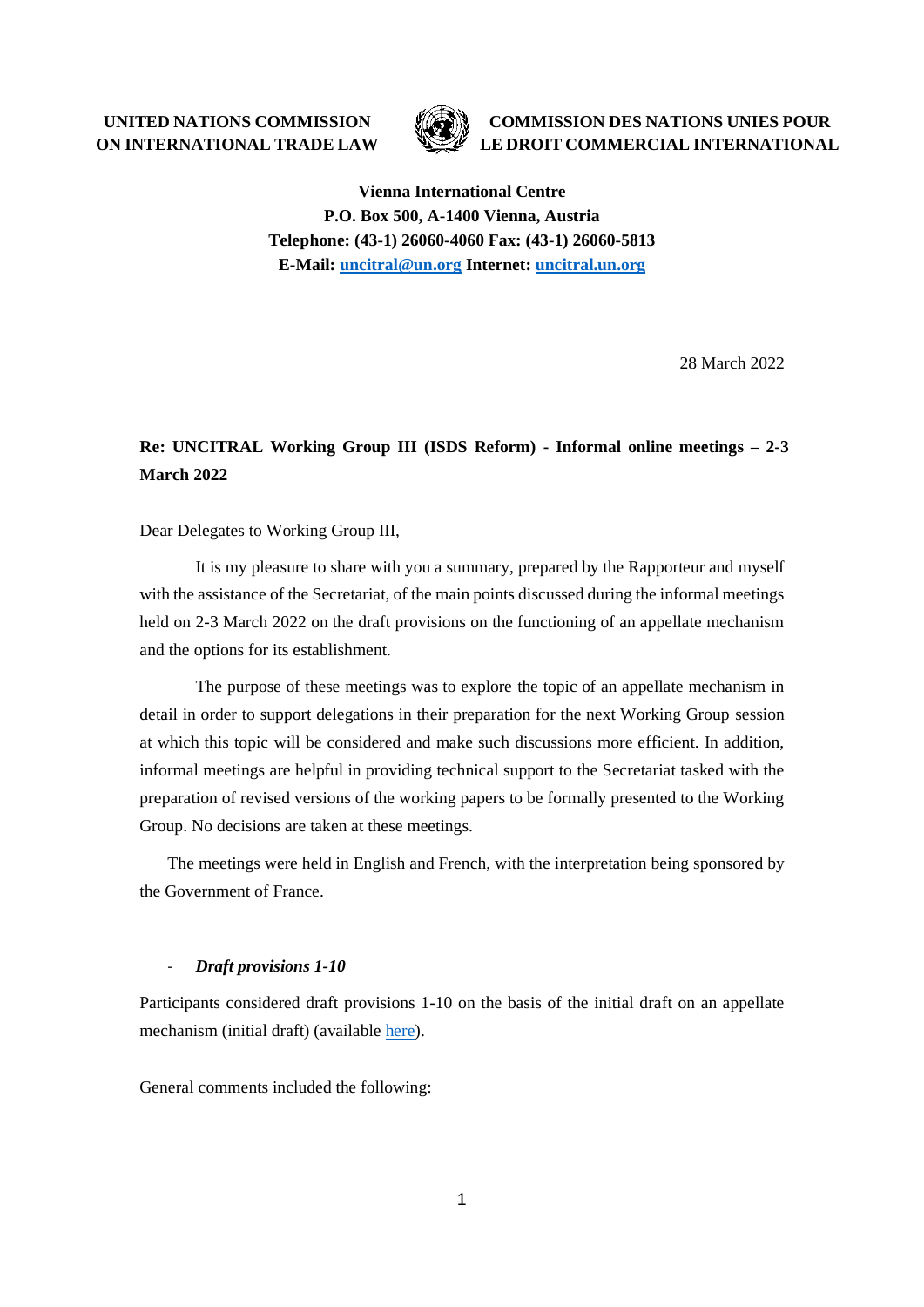- An appellate mechanism would mainly serve the purpose of ensuring the correctness and consistency of decisions. It would also impact the costs and duration of ISDS proceedings.
- The provisions in the initial draft would need to be adjusted, based on how the appellate mechanism would be set-up (as a stand-alone body, as a second instance of a permanent investment court, or as an ad hoc mechanism), as well as take into account whether the appellate mechanism would deal with treaty-based disputes only, or also cover contract or investment law-based disputes, perhaps even State-to-State disputes.
- There should be further research regarding how decisions of an appellate mechanism would tie into the existing legal framework, including national review mechanisms.

# *Draft provision 1 on scope of appeal*

Comments included the following:

- An appellate mechanism should extend to decisions on jurisdiction. Appeals of decisions on jurisdiction should be conducted in an expedited manner, and the mechanism should be designed so as to avoid dilatory tactics.
- Both immediate or postponed appeals of decisions on jurisdiction have benefits and drawbacks and, if the mechanism would allow for immediate appeal, sub-option 1 (no suspension of the proceedings) might be preferable. At the same time, suspending proceedings might be more efficient.
- Regarding the options under paragraph 2: Option 1, providing for the possibility to appeal after a final decision on the merits has been rendered, was seen as reflecting provisions in recently concluded IIAs; Option 2 in combination with sub-option 2 was seen as an efficient solution.
- Doubts were expressed with regard to the possibility of appealing interim decisions, which were, by definition, not final, generally did not address the merits of the case and of which shortcomings could be addressed at the end of the proceedings.

# *Draft provision 2 on grounds for appeal and standard of review*

Comments included the following:

- Regarding the structure of draft provision 2, it should be explored whether the grounds for appeal and the standard of review should be addressed in two separate provisions.
- Consistency with existing rules on review should be carefully considered.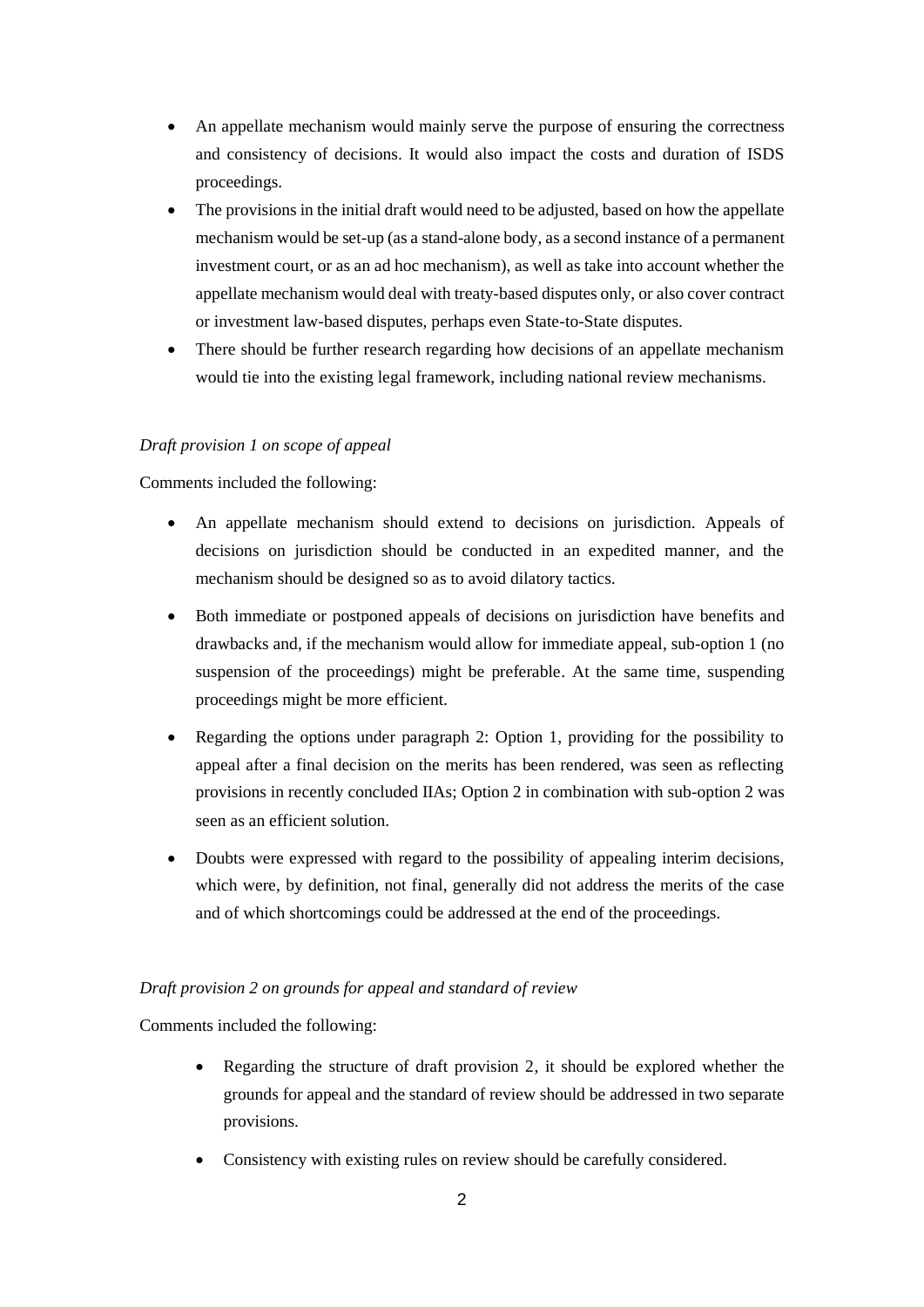- The various limbs of draft provision 2 should not be too broad, as this would impact the costs and duration of proceedings.
- With regard to sub-paragraphs (a) and (b) being provisions commonly found in appellate mechanisms and sub-paragraphs (d)-(g) meaning to address grounds pertaining to annulment and setting aside proceedings, various observations were made:
	- o The scope of sub-paragraph (a) or (b) was discussed.
	- $\circ$  It should be explored whether sub-paragraphs (c)-(g) were also covered by sub-paragraphs (a) and (b).
	- o The grounds for appeal in sub-paragraphs (d)-(g) were autonomous formulations partly drawn from existing annulment mechanisms, in particular the ICSID Convention, in order to avoid cross-references to those mechanisms.
	- o It was queried whether the ground regarding "the failure to state reasons" found in article 52 of the ICSID Convention was covered under draft provision 2.
	- o It was queried whether the notions of "serious departure" and "fundamental rule of procedure" in sub-paragraph (g) were clear enough. It was pointed out that sub-paragraph (g) mirrored a ground for annulment under article 52 of the ICSID Convention.
- With regard to sub-paragraph (c), a separate ground for appeal relating to errors in the assessment of damages may create confusion and overlaps. It could be clarified that such ground was covered under sub-paragraphs (a) or (b). It was further suggested that only manifest errors in the assessment of damages should be a ground for appeal.
- The reference to "application of the law" in sub-paragraph (a) may need clarification. It could be understood as covering errors in the application of the law to the facts, leading to a full review of the case. It could be clarified that the ground under sub-paragraph (a) was not meant to be a de novo review of the case.

# *Draft provision 4 on suspensive effect of appeal*

Comments included the following:

• A waiver of judicial review would promote procedural efficiency. However, such a waiver would have to be carefully considered.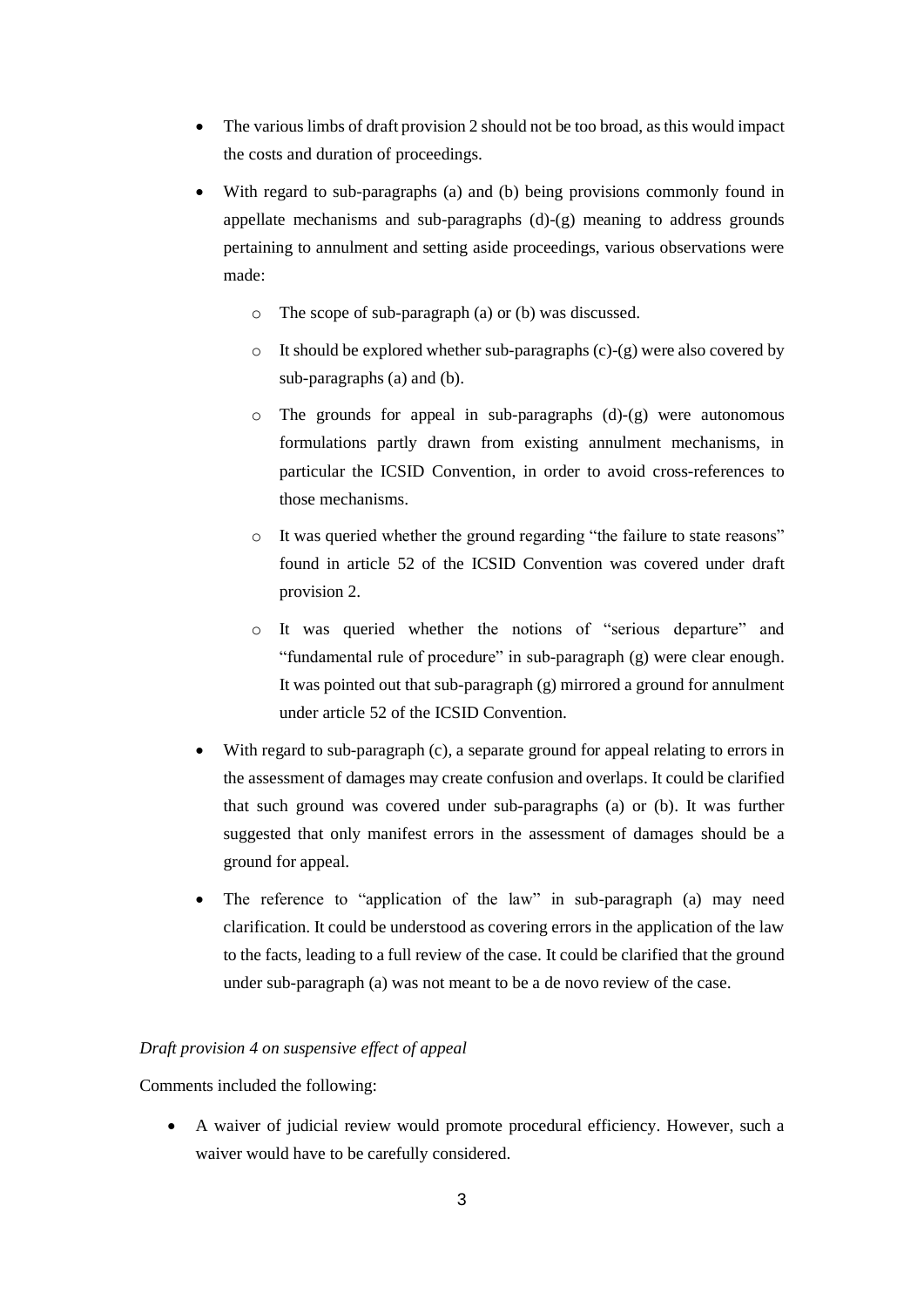• A waiver of judicial review may require a reform of domestic laws. It was discussed whether such a reform would be difficult to achieve, and whether statutes of a multilateral investment tribunal could address the issue.

#### *Draft provision 5 on decisions by the appellate tribunal*

Comments included the following:

- A remand provision would concord with the desire to have less extensive appeals, and there were merits to permitting annulments of only the affected parts of first-tier decisions.
- Consideration should be had of how often a matter should be allowed to be remanded or re-appealed.
- Appeals on the basis of the grounds in draft provision  $2(d)$  and  $2(g)$  would not be necessary if the appellate mechanism was to be set-up in the context of a multilateral investment tribunal. Similarly, the phrase in paragraph 3, option 1 referring to the case in which "a challenge based on the fact that the tribunal was not constituted in accordance with the applicable rules or lack impartiality or independence has been upheld*"* would not be necessary.
- An appellate tribunal should have the ability to remand cases to the first-tier tribunal only in cases in which the factual record was incomplete. A first-tier tribunal, having been constituted for a case, may be better qualified to evaluate the facts of the case.

# *Draft provision 6 on the duration of appellate proceedings*

Comments included the following:

- With regard to the deadlines provided in draft provision 6, it was discussed whether expeditiousness would be pursued at the expense of quality.
- The extent to which the experience of the Appellate Body of the World Trade Organization should be considered in the development of the appellate mechanism.

#### *Filter mechanism suggested in para. 55 of the initial draft*

Para. 55 of the initial draft contains a suggestion for an early filter mechanism, enabling an assessment whether an application for appeal would meet all formal requirements. Such "administrative" filter mechanism by institutions would be complemented with the legal mechanism proposed under draft provision 9 (early dismissal mechanism) where judges would be tasked with the review. Comments in the discussion included the following: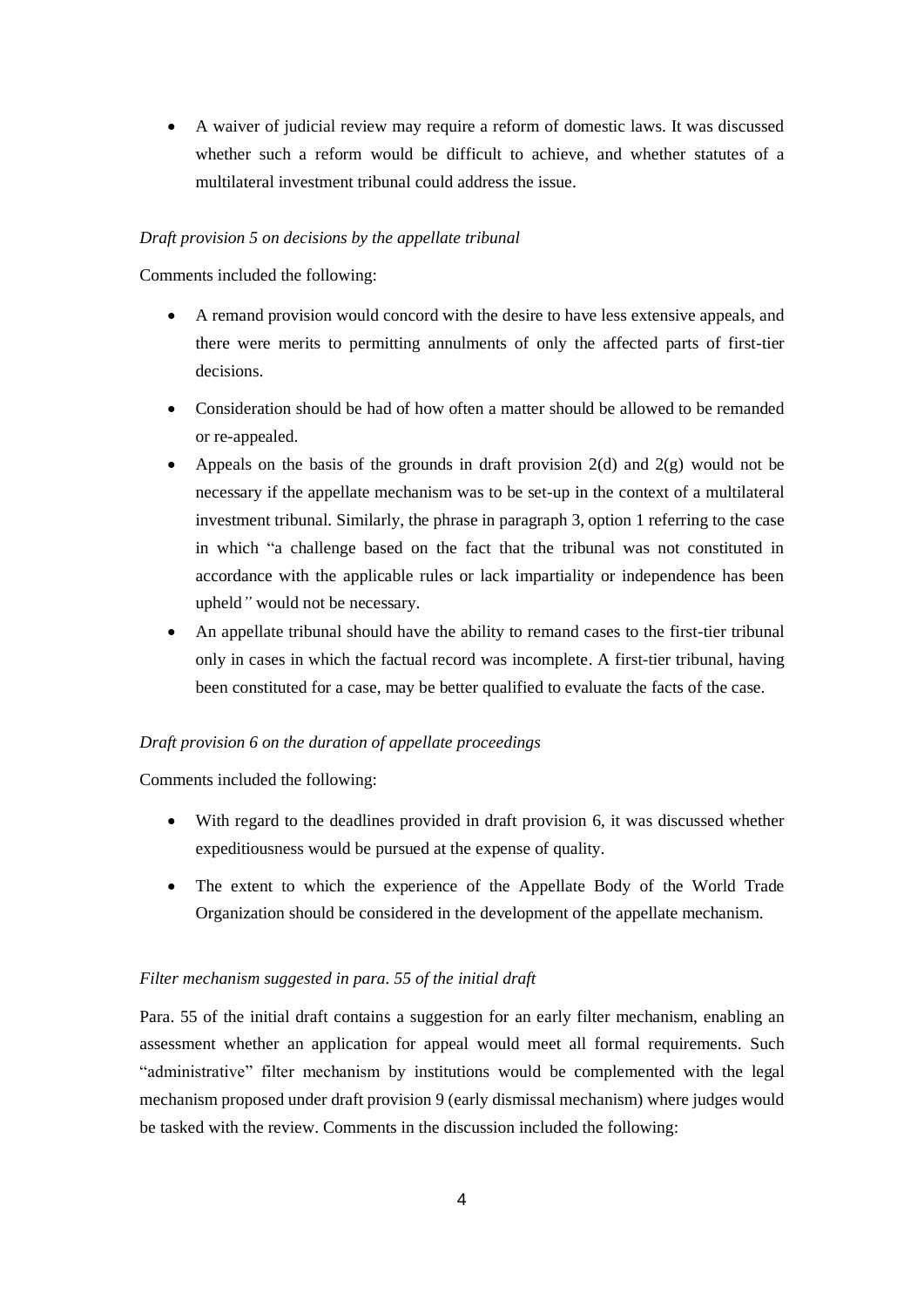- A mechanism to filter unwarranted appeals and a broad scope of appeal, providing for a de novo review, are inherently in tension.
- The right to appeal should be preserved and the filter mechanism should be limited to review of whether jurisdictional and formal requirements for appeal are fulfilled. Therefore, the legal criteria for the scope of such filter mechanism should be carefully defined.

# *Draft provision 9 on early dismissal mechanism*

Comments included the following:

- Draft provision 9 was prepared based on article 41(5) of the ICSID Arbitration Rules as a model. Reference was made to the use of the mechanism in the ICSID context. A similar provision was being prepared as part of the procedural rules reform to apply to proceedings at the first-tier and also in the context of Working Group II as a means to enhance the efficiency of arbitration proceedings.
- With regard to the standard of the early dismissal ("manifestly without merit"), the word "legal" found in article 41(5) was omitted to respond to comments by States in the Working Group calling for a broad scope of the early dismissal mechanism.
- Different views were expressed on whether both respondent States and investors should be able to initiate the early dismissal mechanism. One view was that both should have the opportunity as the purpose of such procedure wasto determine whether the "appeal" lacked merit and not the claim itself.
- An early dismissal mechanism, while aimed at expediting the proceedings and possibly limiting frivolous appeals, may lead to delays in the proceedings and thus would need to be considered in the context of the time frames to be provided for in draft provision 6.
- It was discussed whether the appellate tribunal should be able to dismiss an appeal on its own initiative and without a request by the parties. Questions were also raised on the relationship between the filtering/control mechanism to limit frivolous appeals and the early dismissal mechanism.
- It was queried whether the early dismissal mechanism in the context of appeals should be a two-stage determination (first to decide whether to take up the process and then to decide whether to dismiss the claim), and whether lack of jurisdiction of the appellate tribunal would also be a ground for early dismissal.
- To consider whether the time frames in draft provision 9 were consistent and to consider further the phrase "no later than 30 days after the notice of appeal, and in any event before the first session of the appellate tribunal*"*.